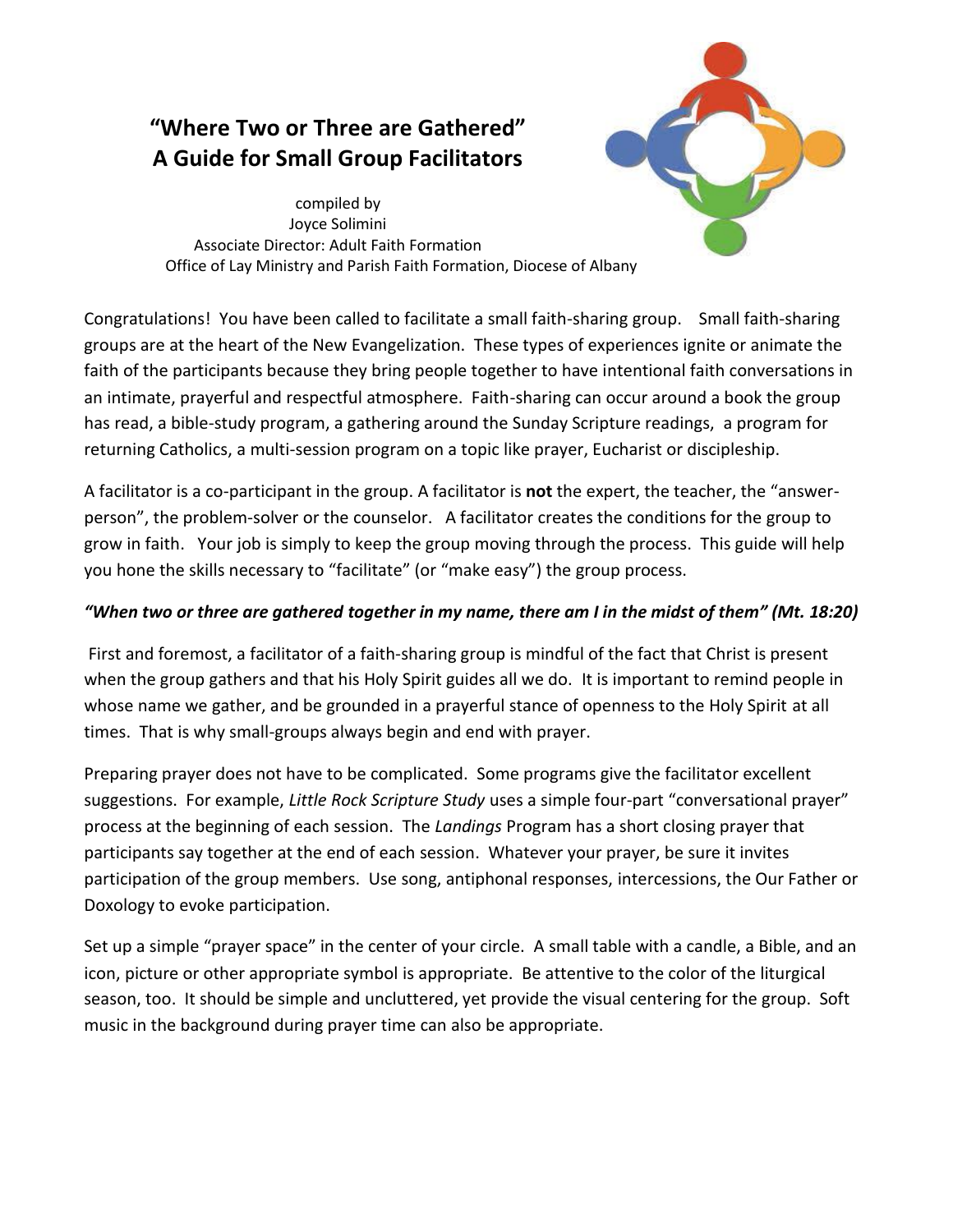#### *Before the session:*

- Pray for each member of your group and for yourself that this experience be a good opportunity to grow in faith
- Contact each group member before the first session to welcome him/her and be sure each member knows when and where the session will take place. Provide directions if necessary. Provide each member with your contact information.
- Prepare for each session prayerfully. Jot down notes, thoughts, re-frame any questions that might be confusing, etc.
- Provide name tags, especially for the first few sessions.
- Prepare your prayer environment.
- If your meeting will take place in a home, find a space that is without distractions.
- Arrange your space in a circle or an arrangement where everyone can see one another.

## *During the session:*

- Establish a climate of hospitality and welcome. Be sure people know where facilities are located, where to place coats, etc.
- Acknowledge and recognize each person. Welcome them and ask them to introduce themselves.
- Review expectations of being in the group. If the program you are using requires preparation beforehand, remind them of what the commitment is.
- Hold the session to the desired agenda. Honor everyone's time by beginning and ending on time. Do not wait for latecomers.
- Establish a commitment to confidentiality. Be sure each member understands that what is shared in the group is personal and not to be shared with those outside the group.
- Encourage participation, but do not force it. It is best not to ask for responses in sequence (going around the circle), but to invite responses when one wishes to share.
- Keep the discussion moving, but sometimes a little silence is necessary to give members a chance to gather their thoughts.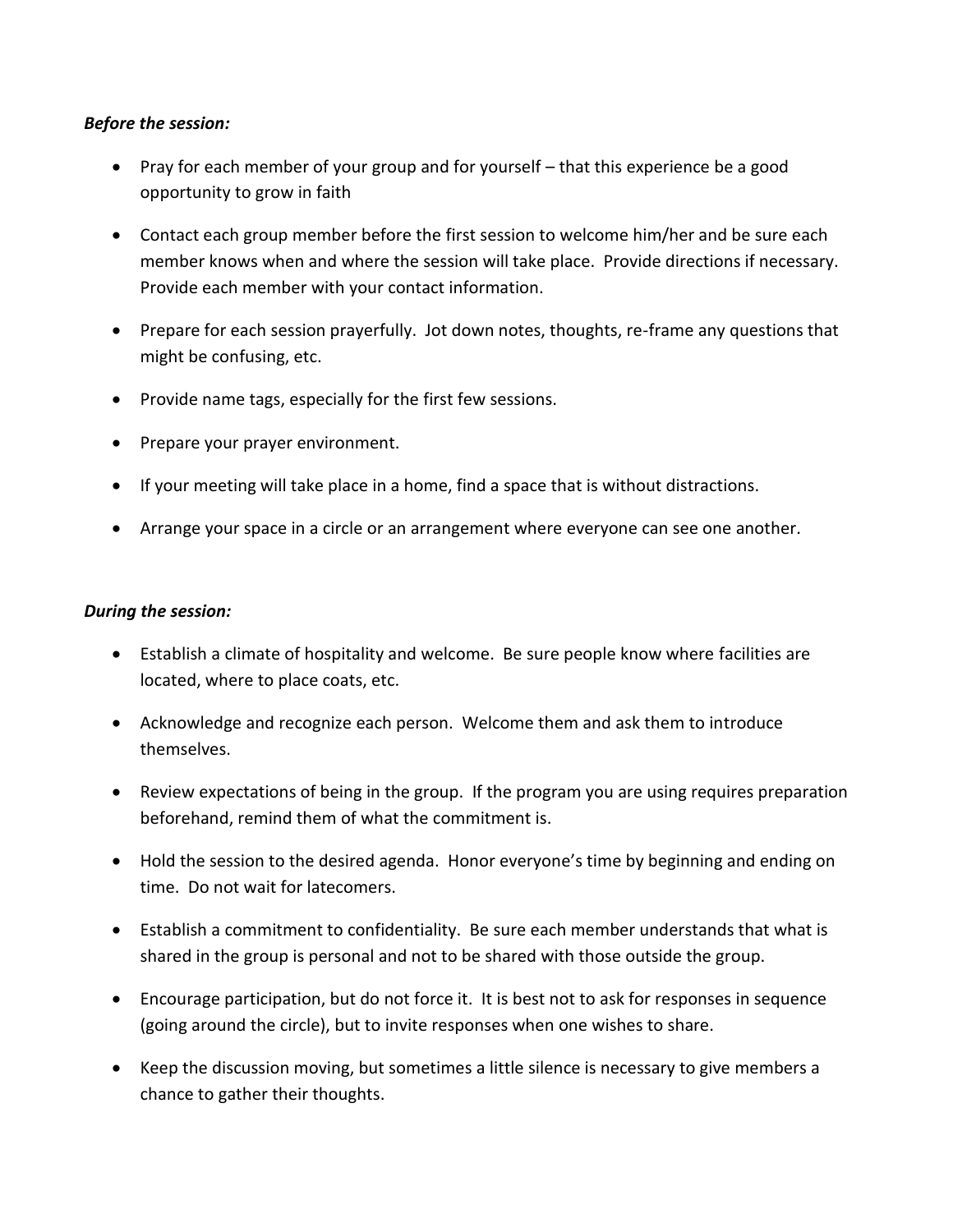- Listen attentively to each member. Do not feel you have to comment on everything as this sets up a dialog between the member and facilitator only.
- Frame your session with some introductory time to do an opening prayer and check-in on how everyone is doing, and some closing time to do a closing prayer and any announcements or reminders for the next session.
- Clarify responsibilities for the next session if you are sharing or delegating them. As the group becomes formed, it is a good idea to rotate who will lead prayer, who will provide simple refreshments.

## *After the session:*

- Give members opportunity for feedback. Provide index cards for them to respond to three fillins: "I liked…….", "I learned……..", "I suggest……". Provide a box or basket to collect the responses.
- Review the session honestly taking feedback into account.
- Bring any follow up questions, issues to the Parish Coordinator.
- Contact absent members. Let them know they are missed and cared about. Invite them to next session and provide the time and place.

#### *Trouble-shooting tips for the facilitator*

One of the tasks of the facilitator is to create the conditions for optimum participation and growth in faith. This begins with the facilitator him/herself. Avoid the "extreme" types of facilitating styles: the Authoritarian or the Passive. The *Authoritarian* facilitator comes off as the one with the all the answers. This sets the stage for a passive group who waits for the facilitator to provide all the commentary. The *Passive* facilitator fades totally into the background and lets the group flow where it may. This style sets the



stage for some to dominate the process, or go off on tangents unrelated to the agenda. The ideal style is somewhere in the middle of these extremes.

Let's look at some common situations that present themselves in a group and some strategies for dealing with them: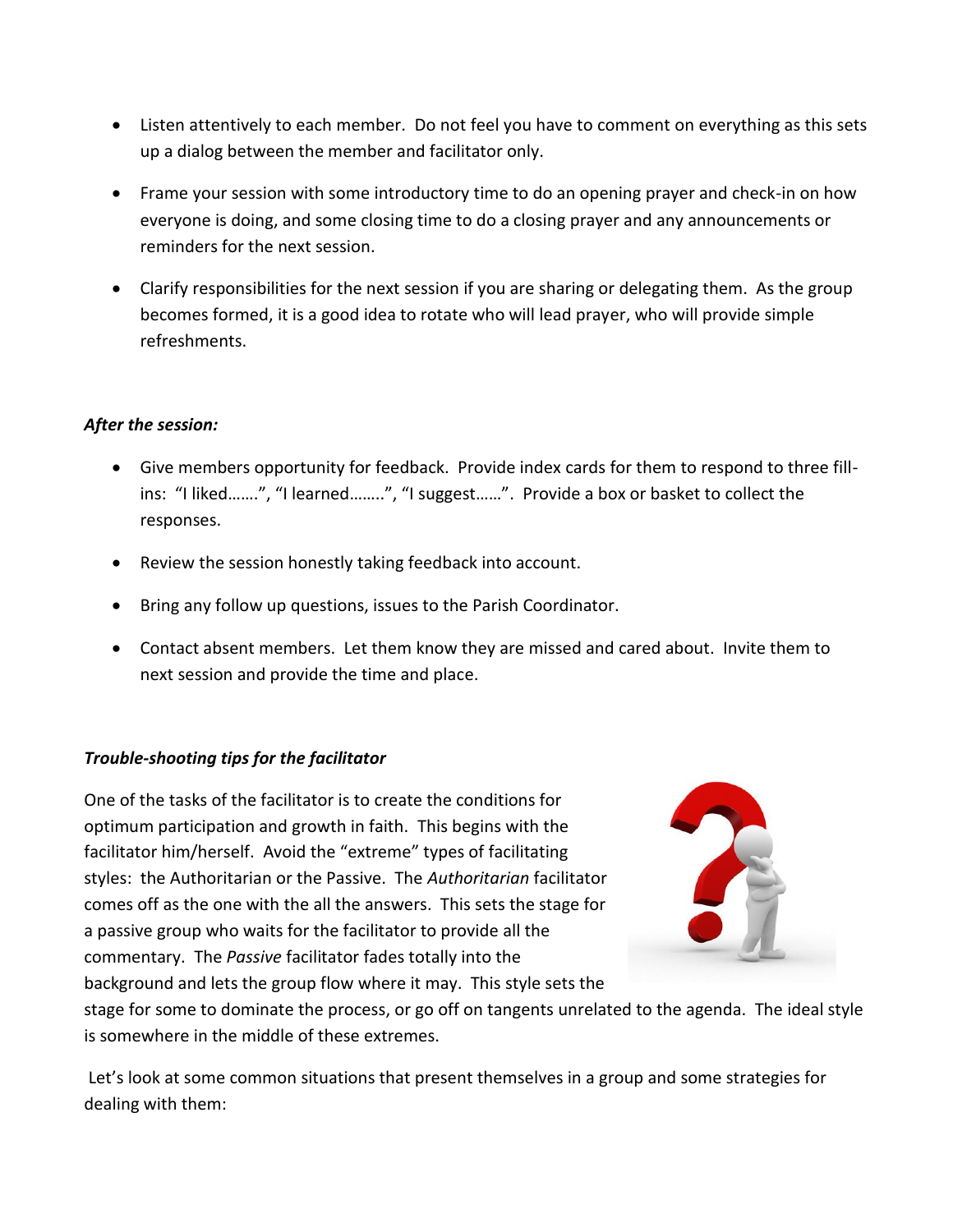# **Interrupting, jumping in**

- o *"Let's stop for a second and be sure we are listening to each other."*
- **Two people talking at once**
	- *"We seem to have two conversations going at once. Let's hear from 'A' and then 'B'."*
- **No response to a question**
	- *"Silence is good – it provides some reflection time."* Or you may say *"Perhaps this question is too difficult to respond to. Let's rephrase it."*
- **One person criticizes another's comment**
	- *"What \_\_\_\_\_\_said is from his/her felt experience and has value. Our feelings are not open to group scrutiny. We are each different in how we think and feel."*
- **Member remains silent**
	- Gently invite participation without putting the person on the spot. Make personal contact with the person over refreshments to help him/her get more comfortable. If this continues, talk to the person before or after the session. Mention to him/her, *"You have been listening intently. Is there anything you would like to add?"*
- **Repetition of same idea**
	- Summarize the main points and move on with, *"That's helpful. Let's hear from someone else."*
- **Wandering off the topic**
	- *"Let's bring ourselves back to our topic (main point). Our question is….."*
- **One person dominates**
	- Remind the person that each member needs to have an opportunity to share; *"What you are saying is helpful, but let's hear from someone else. It's important that we hear from others."*
- **Sharing becomes too academic**
	- *"This is a very interesting discussion, but this is not our purpose today. Let's look at our question again so we can focus on our session."*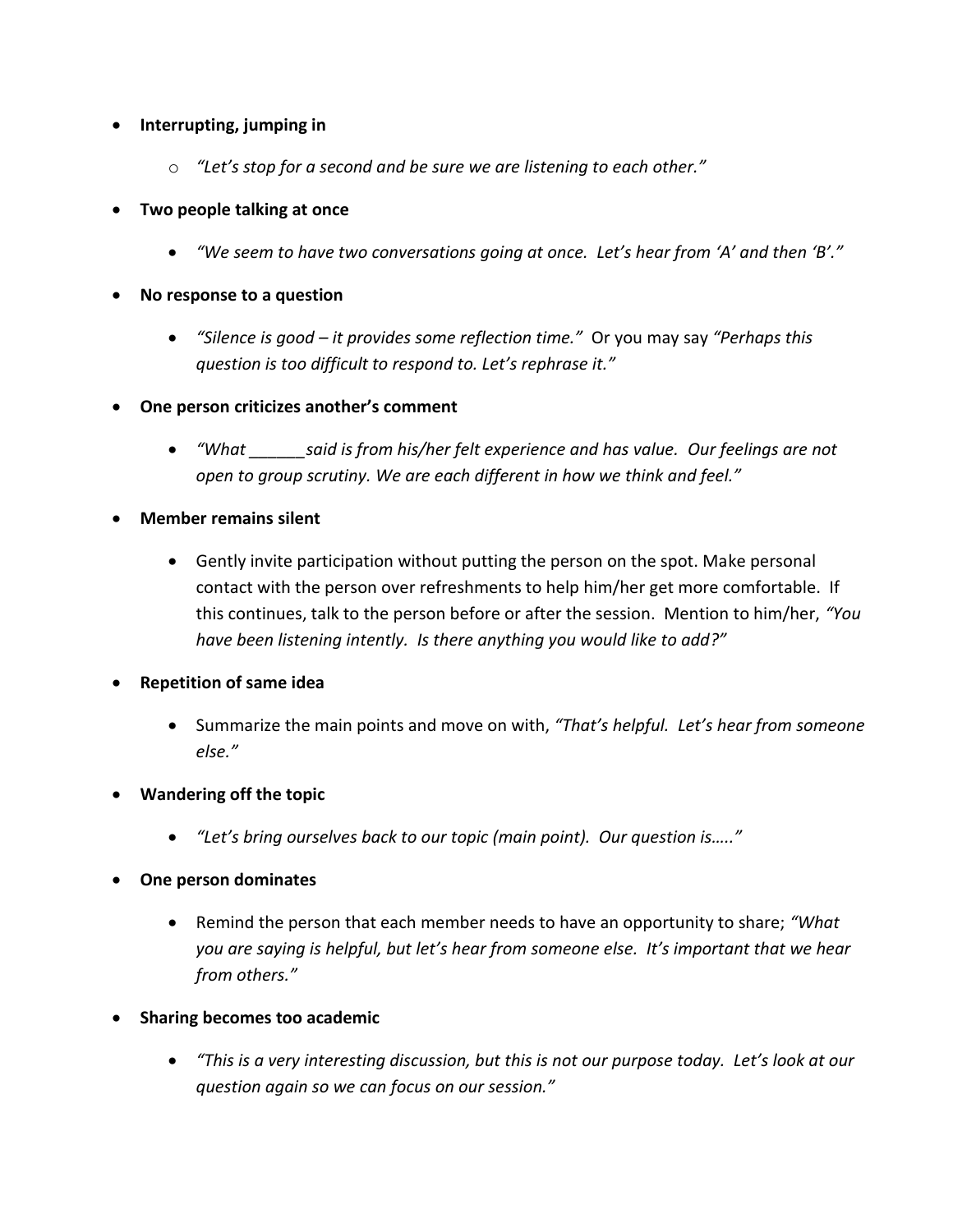#### **The AARR Method** ( from Renew International)

When a person says something inappropriate or strays from the process, this is a simple process involving active listening, respecting the person who raises the issue, and refocusing the group – **A**cknowledge what is said, **A**ffirm the person, **R**edirect the conversation, **R**efocus the question.

**Acknowledge** that you have heard the person:

*"You certainly feel strongly about this."*

*"I can see you've done a lot of thinking about this."*

*"It must have taken some courage to share that with us."*

*"You sound frustrated."*

**Affirm** the person for who he or she is:

*"You really seem interested in this."*

*"I can see why you feel that way."*

*"That's something we've all thought about."*

*"Our hearts go out to you and we will pray for you."*

**Redirect** by showing that the issue cannot be addressed in the faith-sharing session:

*"At this session we are not going to be able to change the Church's/media's/society's position."*

*"We are not trained counselors/theologians, etc. If after the session, you would like to speak further with someone, that can be arranged."*

*"After this session, some might wish to write letters to express to editor/legislator/etc. to express our stance on this issue."*

#### **Refocus** the group back to faith-sharing:

*"Even though we can't resolve this issue, we can grow in our faith by looking at the material before us"*

*"I'm glad you mentioned that. It brings us back to the topic we began with."*

*"Let's get back to listening to how Christ is working in our lives."*